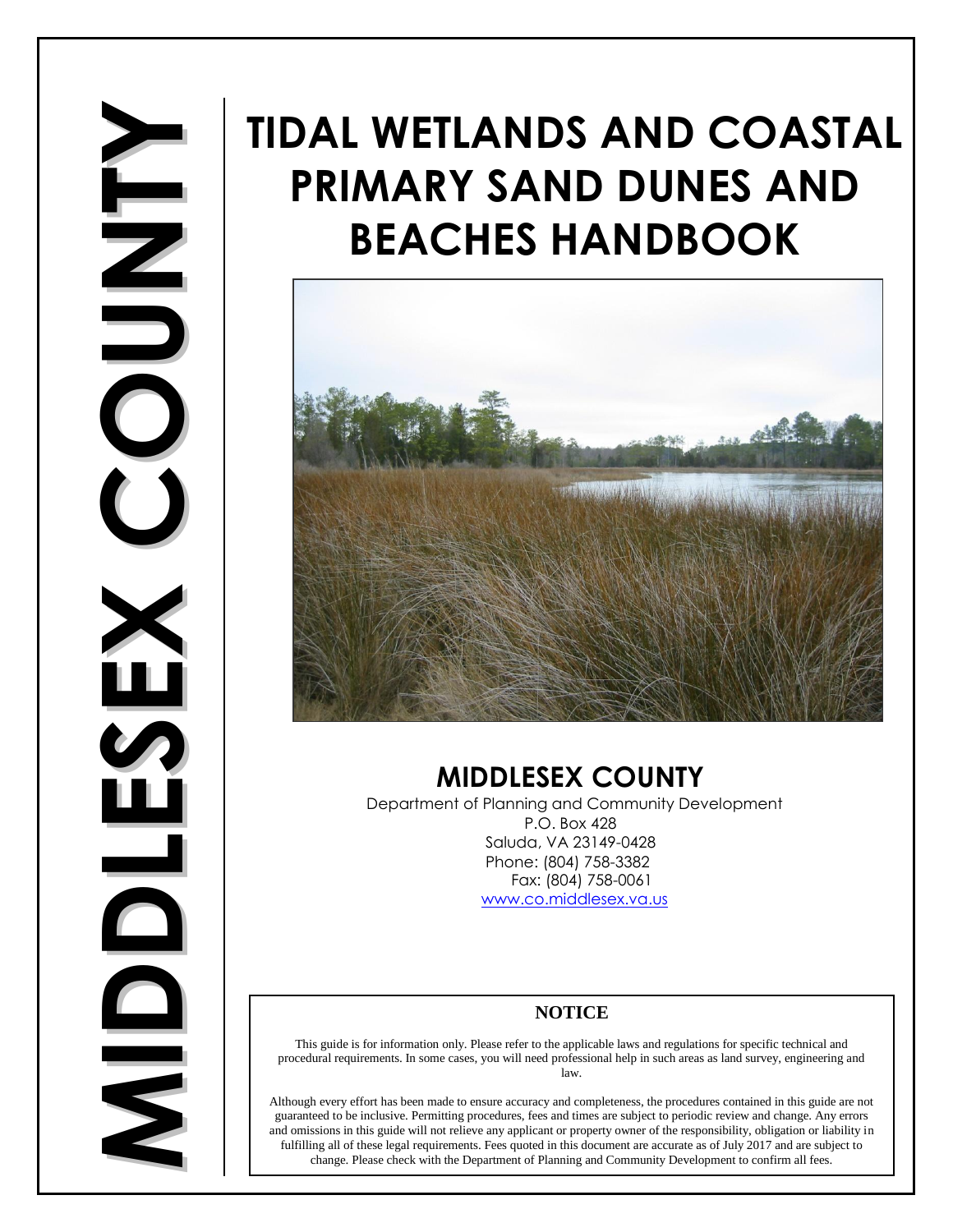## **TIDAL WETLANDS**

#### **What is the Virginia Wetlands Act?**

In 1972, the Virginia Legislature passed the Virginia Wetlands Act, and it stated the following as part of its policy for this Act:

*Therefore, in order to protect the public interest, promote the public health, safety and the economic and general welfare of the Commonwealth, and to protect public and private property, wildlife, marine fisheries and the natural environment, it is declared to be the public policy of this Commonwealth to preserve the wetlands, and to prevent their despoliation and destruction and to accommodate necessary economic development in a manner consistent with wetlands preservation.*

#### **What is a Tidal Wetland?**

The Commonwealth of Virginia has its own definition of tidal wetlands. This definition is in Section 28.2-1302 of the Virginia State Code. Virginia Tidal Wetlands are both vegetated and non-vegetated wetlands.

- **Vegetated wetlands** are "the lands lying between and contiguous to mean low water and an elevation above mean low water equal to the factor one and one-half times the mean tide range."
- **Non-vegetated wetlands** are "un-vegetated land lying contiguous to mean low water and between mean low water and mean high water."

| 77                                          | MHW<br>1.5 x Mean Tide Range<br>MLW | Mean Tide Range                                |
|---------------------------------------------|-------------------------------------|------------------------------------------------|
| Vegetated<br>Wetlands<br>(Wetland<br>Board) | Subaqueous Land<br>(VMRC)           | Nonvegetated<br>Wetlands<br>(Wetland<br>Board) |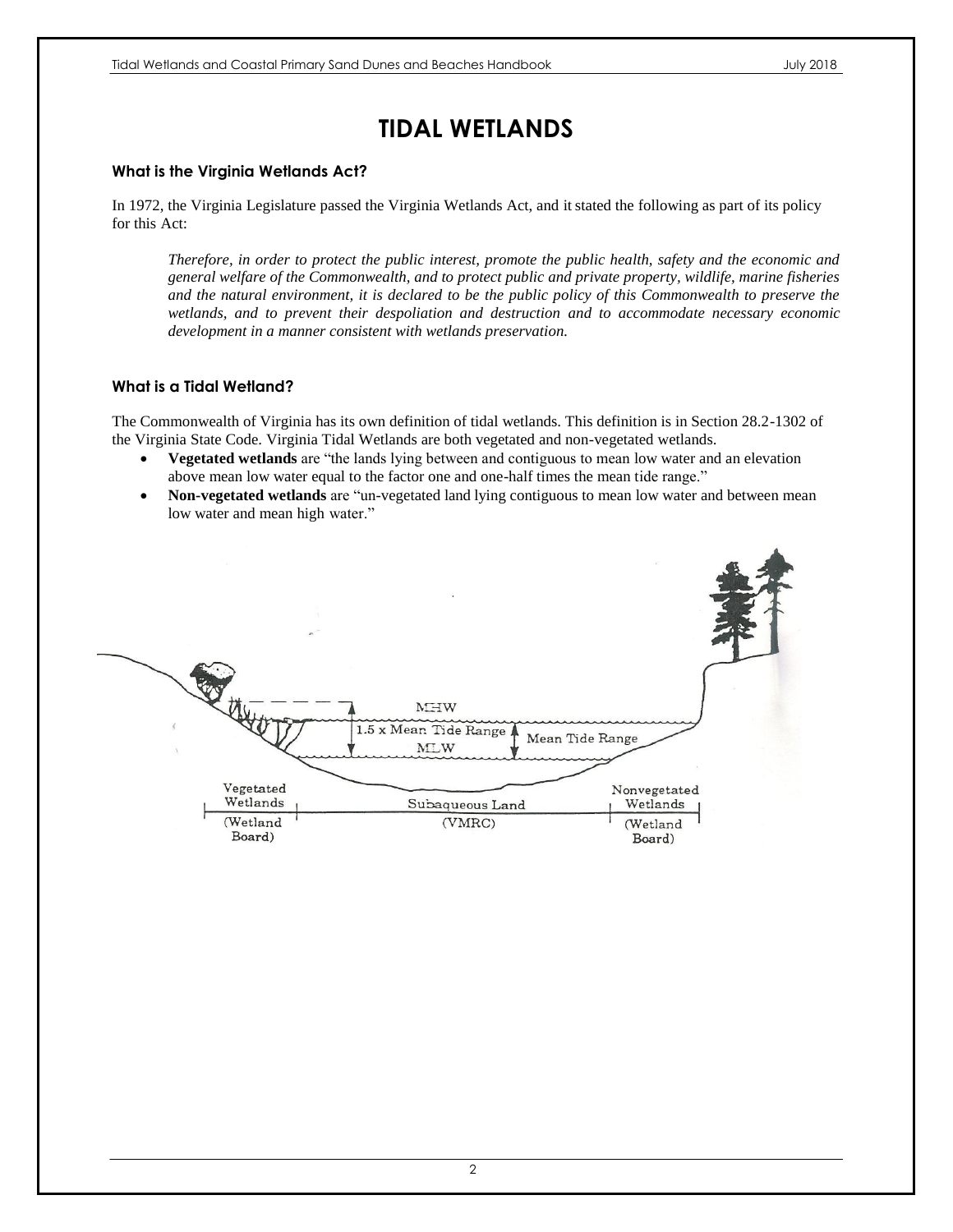

and DEQ (including isolated wetlands)

## **Coastal Primary Sand Dunes and Beaches**

#### **What is a Beach?**

The Commonwealth of Virginia has its own definition of a beach. This definition is in Section 28.2-1400 of the Virginia State Code.

 "Beach" means the shoreline zone comprised of unconsolidated sandy material upon which there is a mutual interaction of the forces of erosion, sediment transport and deposition that extends from the low water line landward to where there is a marked change in either material composition or physiographic form such as a dune, bluff, or marsh, or where no such change can be identified, to the line of woody vegetation (usually the effective limit of stormwaves), or the nearest impermeable man-made structure, such as a bulkhead, revetment, or paved road.

#### **What is a Coastal Primary Sand Dune or "Dune"?**

The Commonwealth of Virginia has its own definition of coastal primary sand dunes. This definition is in Section 28.2-1400 of the Virginia State Code.

 "Coastal primary sand dune" or "dune" means a mound of unconsolidated sandy soil which is contiguousto mean high water, whose landward and lateral limits are marked by a change in grade from ten percent or greater to less than ten percent, and upon which is growing any of the following species: American beach grass (Ammophila breviligulata); beach heather (Hudsonia tomentosa); dune bean (Strophostylesspp.);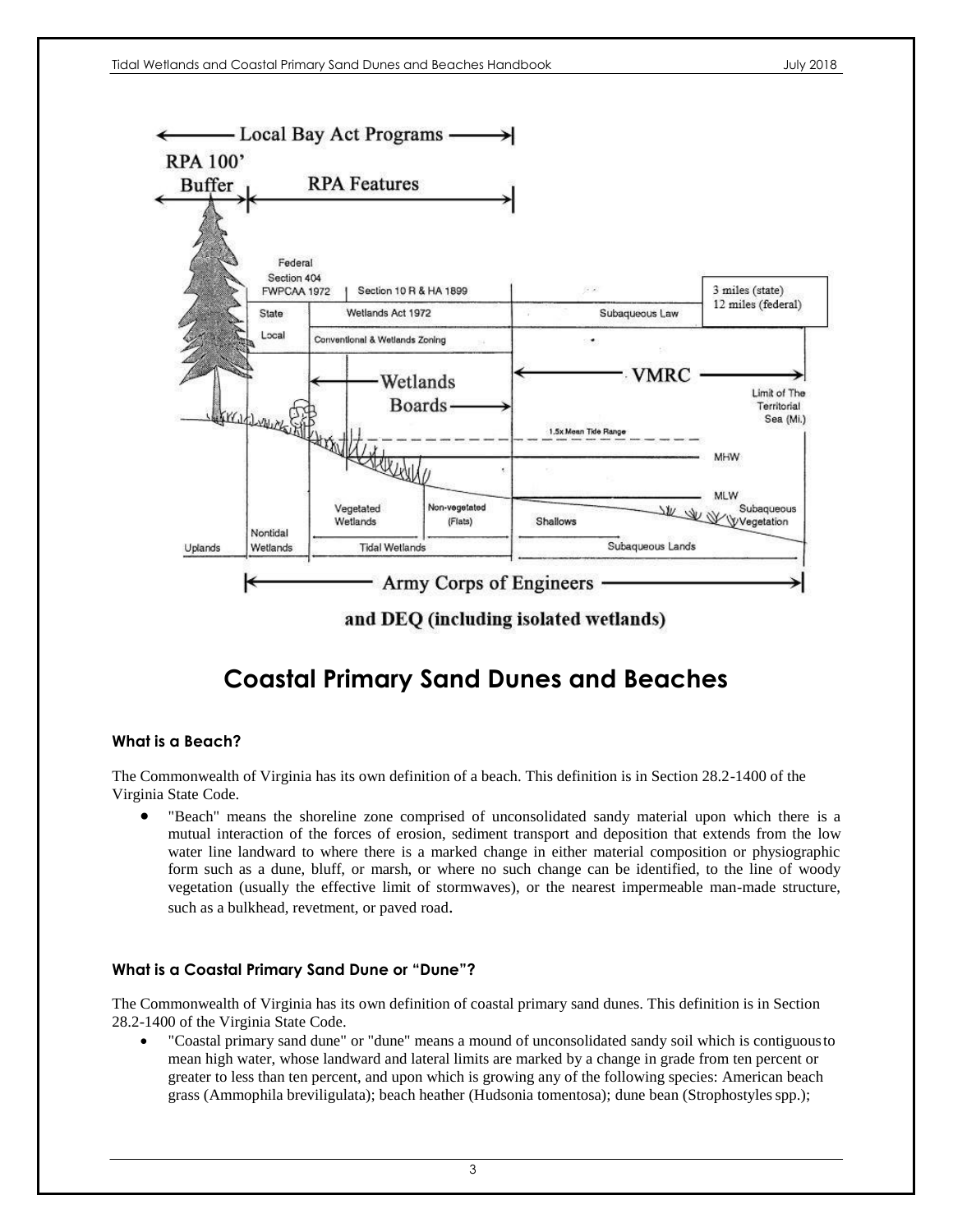dusty miller (Artemisia stelleriana); saltmeadow hay (Spartina patens); seabeach sandwort (Honckenya peploides); sea oats (Uniola paniculata); sea rocket (Cakile edentula); seaside goldenrod (Solidago sempervirens); Japanese sedge or Asiatic sand sedge (Carex kobomugi); Virginia pine (Pinus virginiana); broom sedge (Andropogon virginicus); and short dune grass (Panicum amarum ). For purposes of this chapter, "coastal primary sand dune" or "dune" shall not include any mound of sand, sandy soil, or dredge spoil deposited by any person for the purpose of temporary storage, beach replenishment or beach nourishment, nor shall the slopes of any such mound be used to determine the landward or lateral limits of a coastal primary sand dune.

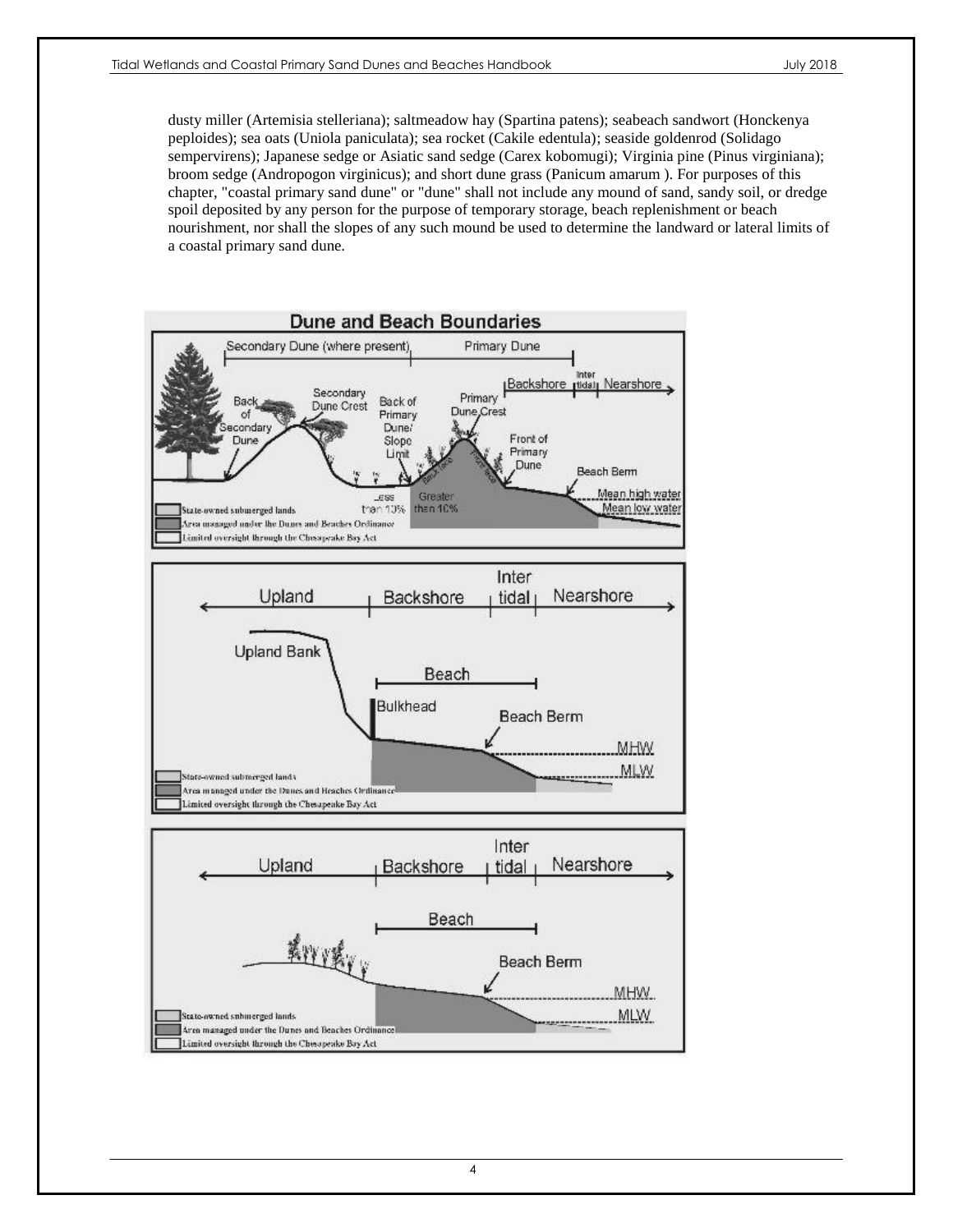#### **What is the Middlesex County Wetlands Board?**

Section 28.2-1303 of the Code of Virginia enables Middlesex County to create a Wetlands Board. The Middlesex County Wetlands Board consists of five Middlesex County citizens who are appointed by the Middlesex County Board of Supervisors. The Wetlands Board members serve five year terms, which can be renewed by the Board of Supervisors.

#### **What can I do in a Tidal Wetland?**

Projects proposed within the Tidal Wetlands of Middlesex County are reviewed by the Middlesex Wetlands Board and Wetlands Office. The Middlesex Wetlands Ordinance lists uses and activities that are permitted in tidal wetlands. Some of these uses and activities, such as a rip rap revetment, a bulkhead, or a commercial pier, require a Permit from the Wetlands Board. Some activities, such as private use piers, are reviewed by Wetlands Staff, but do not require a Permit from the Wetlands Board. This will be discussed in more detail later in this handbook.

#### **Why is Tidal Wetland vegetation important?**

The wetlands vegetation that grows in tidal wetlands on the shoreline is extremely beneficial, and it should be nurtured. It provides habitat for wildlife, including mammals, marine birds and migratory waterfowl. It provides the principal food source for shellfish and the forage fish that support many of our larger commercial and recreational fish species. (Virginia Marine Resource Commission Wetlands Guidelines, 1993)

Vegetated wetlands can greatly assist waterfront property owners by protecting their land from erosion. Vegetated wetlands do erode, but by virtue of their ability to establish dense root systems, trap and accumulate sediments, and baffle wave energy, they are buffers against erosion and sea level rise. (Virginia Marine Resource Commission Wetlands Guidelines, 1993) Additionally, vegetated wetlands, when appropriate, can be less expensive and easier to maintain that structural shoreline erosion devices such as bulkheads or rip rap.

Vegetated wetlands also assist us with water quality. The wetlands act as a filter to prevent sediments and pollutants from reaching the waterways. This protects shellfish beds and navigation channels from siltation. Filtering pollutants and nutrients out of stormwater helps maintain water clarity.

#### **How do I apply for permits for marine structures?**

A Joint Permit Application (JPA) is available to apply for permits for marine structures. This JPA was developed to allow you to apply for marine permits from the Federal, State, and Local regulatory agencies at the same time, with one application. This JPA may be obtained by visiting the Middlesex Wetlands Office in the Planning Department on the second floor of the Woodward Building in the Middlesex Courthouse Complex, Saluda, Virginia. Also, you may obtain a copy from the Virginia Marine Resources website [www.mrc.virginia.gov](http://www.mrc.virginia.gov/) or call the U.S. Army Corps of Engineers at (757) 441-7652 to have an application mailed to you.

Once you have completed the JPA, mail it to the Virginia Marine Resource Commission (VMRC), Habitat Management Division, at P. O. Box 756, Newport News, Virginia 23607. The VMRC will assign your permit application a number, and then forward it to the review agencies. These agencies are the U.S. Army Corps of Engineers, the Virginia Department of Environmental Quality, the Middlesex County Wetlands Board, and various other state agencies, as appropriate. These agencies will review your application and contact you about permit requirements for your project.

#### **Hints to successful completion of the JPA:**

Careful and thorough completion of your JPA will insure the fastest review of your application.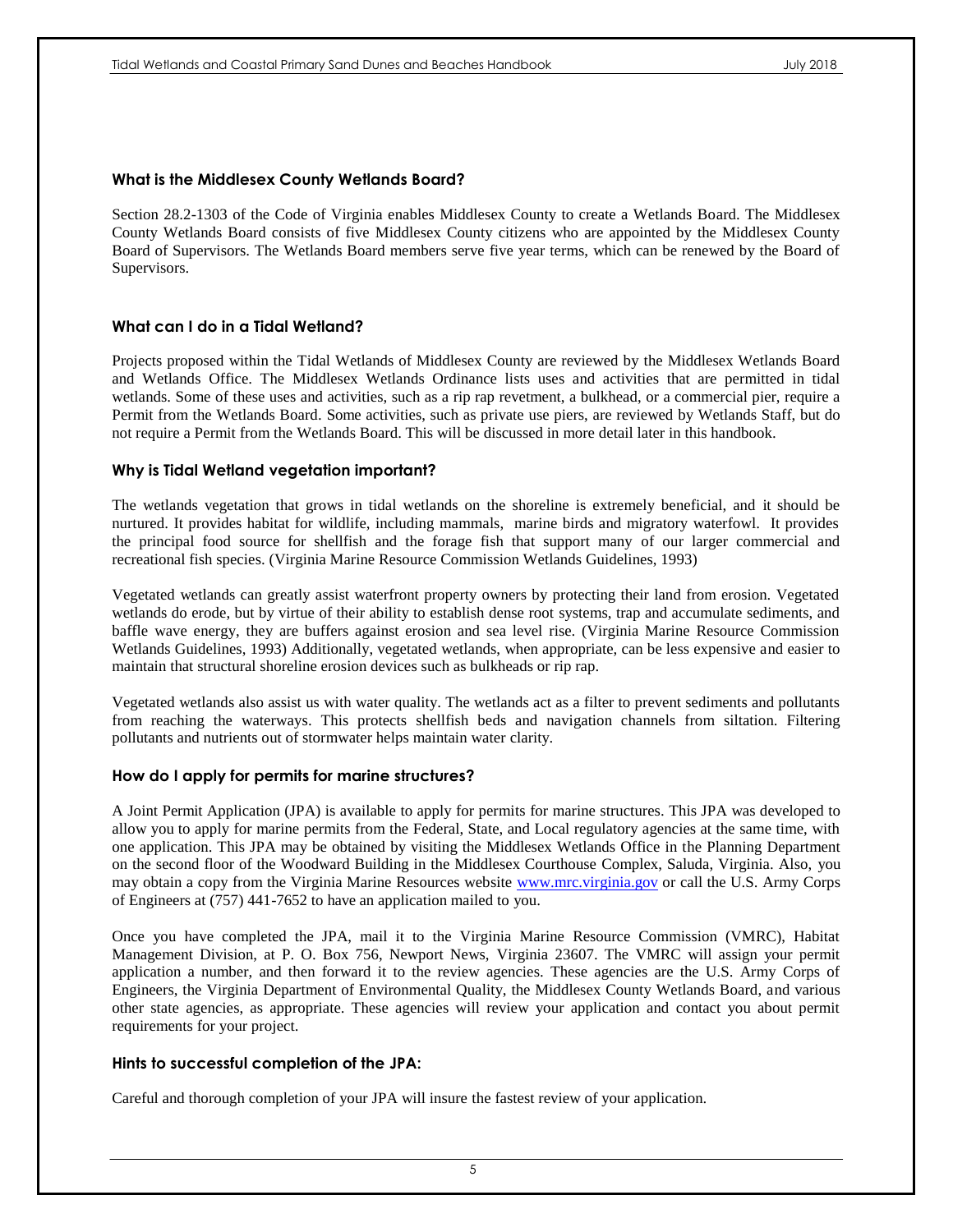The first five pages of the application ask for written information about your project:

- For Middlesex County projects the answer to Question #6 is the Southside Sentinel, Urbanna, Virginia, (804) 758-2328.
- When answering Question #7, include the Tax Map number of your property. This number can be obtained from the Middlesex County Commissioner of the Revenue Office at (804) 758-5331. This office is located on the first floor of the Woodward Building in the Middlesex Courthouse Complex, Saluda, Virginia.
- Question #13: A Wetlands Permit for a private project is valid for 18 months and 3 years for a commercial project. If you know that your project will take longer than eighteen months, be certain to notify County staff prior to the permit expiring. Staff will then place the extension request on the agenda of the next available meeting so the Wetlands Board can consider granting you a longer time period to complete your project.
- The answers to Question #14 also can be obtained from the Middlesex County Commissioner of the Revenue Office.
- The Adjacent Property Owner's Acknowledgment Form, mentioned in Question #14, is located on page 11 of the application. You need to make copies of this form in order to send it to all your adjacent property owners.
- Be certain to sign the application and check each Appendix that applies to your project.

The second part of your application involves drawings of your proposed project.(Page 21)

- Include all of the completed Appendices that apply to your project.
- Show permanent benchmarks established on the property and on the plan drawing. Indicate the distances in feet from the benchmarks to either end and all corners of a proposed structure. (Examples of permanent benchmarks are: the corner of a house or deck; a distinctive tree; and the edge of an existing bulkhead, pier or other marine structure.)

#### **What does the Wetlands Office do with its copy of my JPA?**

The Wetlands Office reviews every JPA for Middlesex County. This review determines whether or not your project requires a Wetlands Permit from the Wetlands Board. This review often involves a site visit to your property by the Wetlands Staff. There is a minimum review fee of \$50.00 for every JPA in Middlesex County.

The Wetlands Board jurisdiction is as outline on pages 2, 3 and 4 of this handbook. If your proposed project is located within the Wetlands Board jurisdiction and is not exempted by the State Code, a public hearing at a Wetlands Board meeting must be held. This public hearing will be advertised in the Southside Sentinel, and the adjacent property owners to the project will be notified by certified mail about the public hearing.

#### **What marine structures are allowed within tidal wetlands without a Wetlands Permit?**

The State Code allows "the construction and maintenance of noncommercial catwalks, piers, boathouses, boat shelters, fences, duckblinds, wildlife management shelters, footbridges, observations decks and shelters and other similar structures; provided that such structures are so constructed on pilings as to permit the reasonably unobstructed flow of the tide and preserve the natural contour of the wetlands" without a permit from the Wetlands Board. Commercial or community structures that cross Wetlands Board Jurisdiction do require a Wetlands Permit.

All proposed marine structures and projects still require the submission of a JPA. If your proposal is exempt from the requirement of a Wetlands Permit, then the Wetlands Board will charge you a \$50.00 review fee and issue you written approval of your proposal. The other regulatory agencies (such as the Virginia Marine Resource Commission, and the U.S. Army Corps of Engineers) may still require permits for your proposal.

#### **What happens if my proposal is a private use pier?**

A private use pier, even if it crosses tidal wetlands, is exempt from a Wetlands Permit. The Wetlands Board still charges the minimum review fee of \$50.00 for the review of your JPA. After you pay the \$50.00 fee, the Wetlands Office will mail you written approval of your proposed private use pier. The Virginia Marine Resource Commission and the U.S. Army Corps of Engineers will also review your application and inform you of their permit requirements. The following situations or JPA applications shall be exempt from the \$50.00 review fee: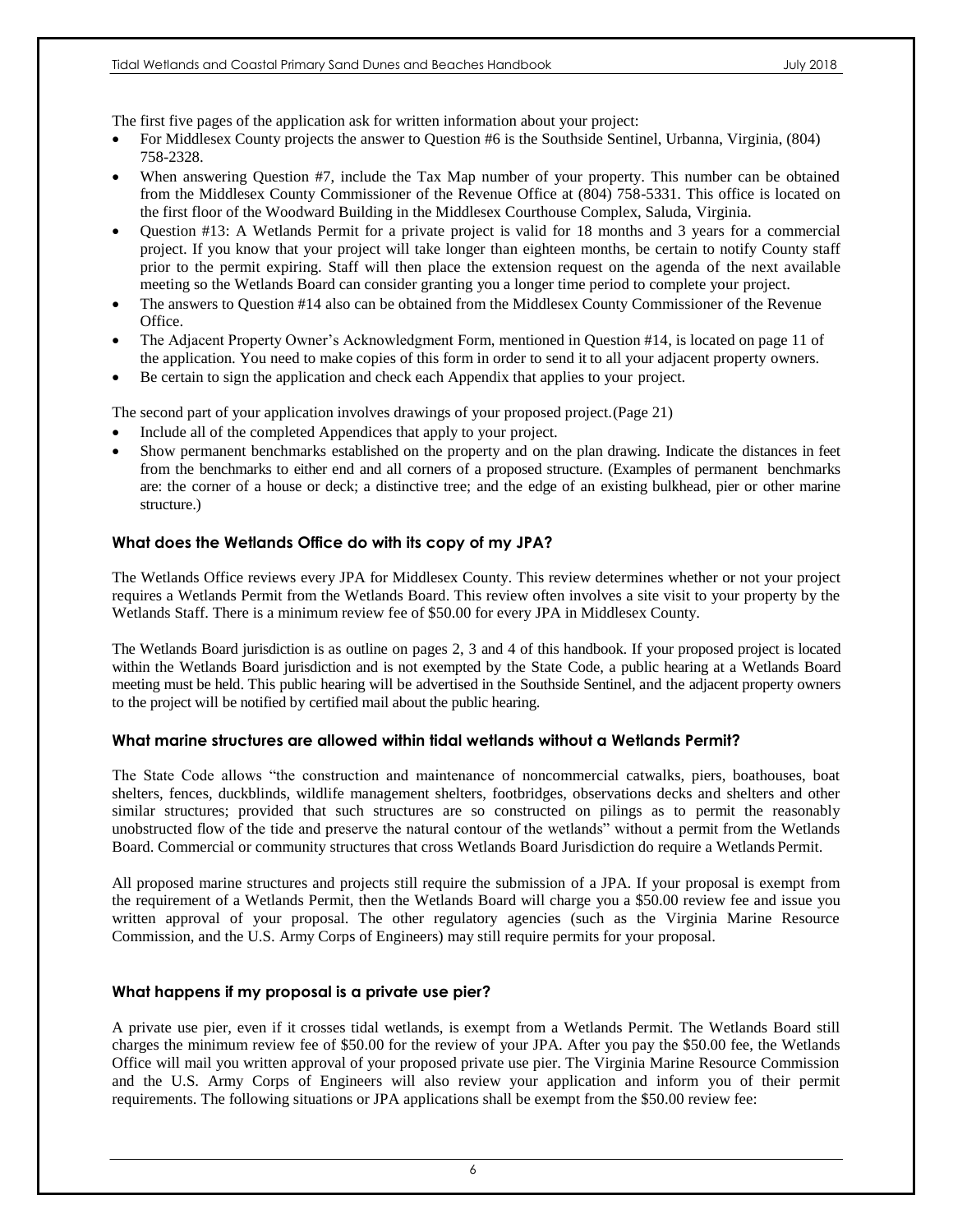- 1. Boat lifts, davits, hoists, mooring buoys and other similar appurtenances located over State Waters and not within the Wetlands Board's jurisdiction.
- 2. Pier head sections and pier extensions for private use located over State Waters and not within the Wetlands Board's jurisdiction.
- 3. Repairs to piers.
- 4. Noncommercial riparian shellfish aquaculture structures "oyster gardening" located in State Waters and not within the Wetlands Board's jurisdiction.
- 5. Osprey nests located in State Waters and not within the Wetlands Board's jurisdiction.

Before you can begin construction of your private pier, you must obtain a Middlesex County Zoning and Building Permit. Apply for these permits in the Middlesex County Building Department located on the second floor of the Woodward Building, Saluda, Virginia, phone number: (804) 758-4305. These permits can not be issued unless you show the Wetlands Office and Building Department copies of written approval for your project from the Middlesex County Wetlands Board, the Virginia Marine Resource Commission, and the U.S. Army Corps of Engineers.

#### **How will I know if my project requires a Wetlands Permit?**

The Wetlands Office will notify you by mail about the status of your application. If your proposed project requires a Wetlands Permit, you will receive a letter that notifies you of this requirement. This letter will explain the fees required for your Public Hearing, the next available Wetlands Board meeting date, and the deadline for submitting the required fees and any other information needed by the Wetlands Board.

#### **What if my project does require a Wetlands Permit?**

The fee for a private use Wetlands Permit is \$225.00. The fee for a commercial-use or community-use Wetlands Permit is \$300.00. These fees are not refundable. The fees include the cost of the public hearing, the cost of advertising your proposal in the Southside Sentinel for two weeks, and the Wetlands Permit, if it is granted.

The Wetlands Board meets at 9:00 a.m. on the second Tuesday of every month in the Board Room of the Woodward Building at the Middlesex County Courthouse Complex in Saluda, Virginia. Your JPA must have a number assigned to it by VMRC. Complete applications, with payment, received by  $4:30$  p.m. on the  $10<sup>th</sup>$  of the month will be placed on the following month's agenda, subject to available space on the agenda as determined by the number of applications received. Complete applications are scheduled and placed on the agenda in the order received. Should the  $10<sup>th</sup>$  fall on a weekend or holiday, the cut off date for receipt of complete applications shall fall on the following business day.

According to Section 6 of the Middlesex County Wetlands Ordinance, all projects requiring a public hearing must be advertised in the Southside Sentinel "at least once a week for two weeks prior to such hearing." The Southside Sentinel publishes every Thursday, so, in order to meet the two weeks advertising requirement, the advertising deadline for the public hearing announcements is actually twenty-one days before the date of the hearing.

After you have paid your fee and returned all requested information to the Wetlands Office, the Wetlands Office will schedule your proposed project onto the next Wetlands Board Agenda. The Wetlands Office is required by State Code to notify the following of your public hearing:

- You (the applicant)
- The Middlesex County Board of Supervisors
- The Virginia Marine Resources Commission
- The owner of record of any land adjacent to the wetlands in question (the property owners next to your property and across the water from your property if the waterway is less than 500' wide)
- Known claimants of water rights in or adjacent to the wetlands in question
- The Virginia Institute of Marine Science
- The Department of Game and Inland Fisheries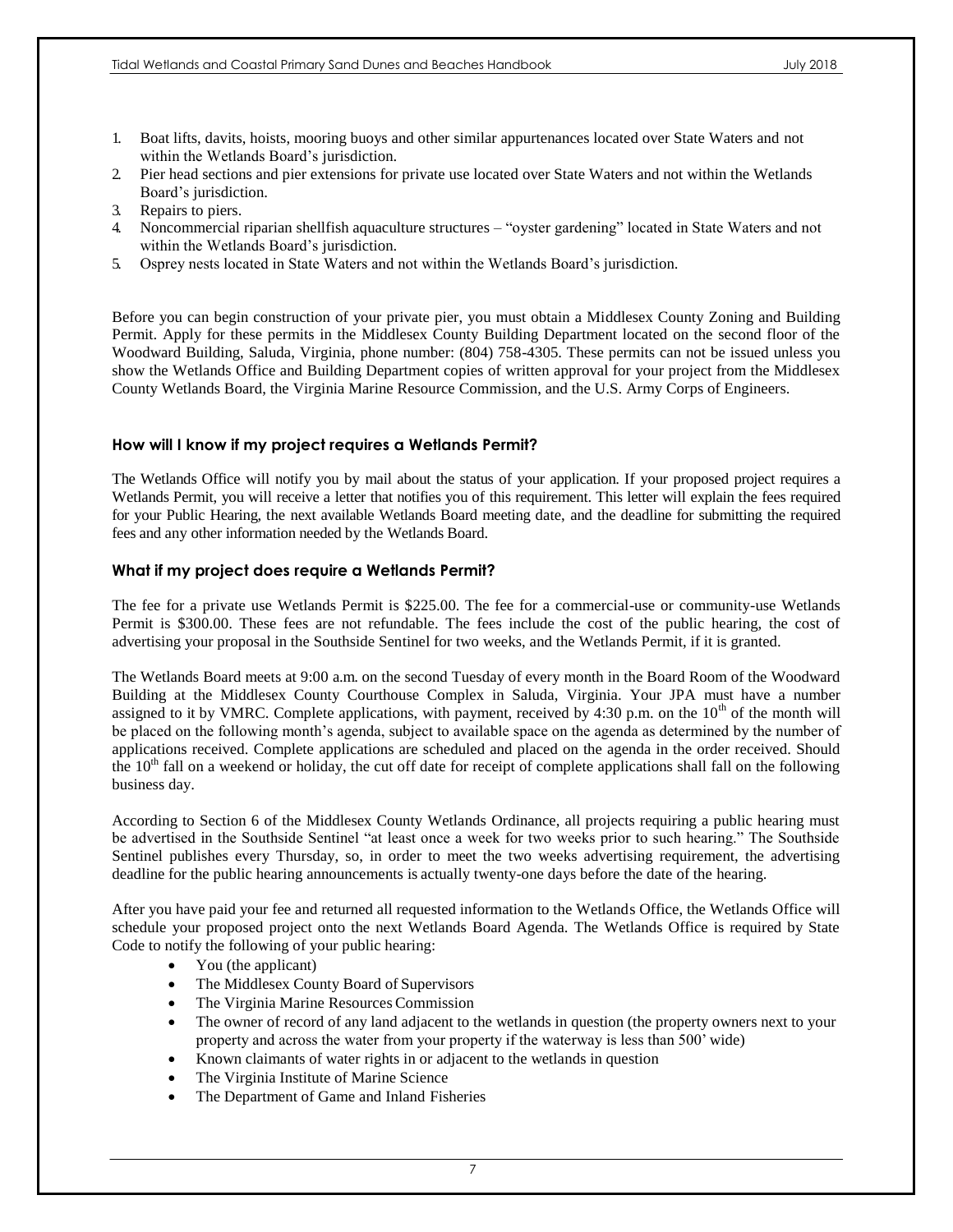- The Department of Environmental Quality, Water Division
- The Department of Transportation
- Any governmental agency expressing an interest in the application

The Wetlands Office will send notices about your public hearing to you and the property owners adjacent to your project through certified mail. The State Code requires that these notices be mailed at least twenty days before the public hearing.

The Middlesex Wetlands Staff, a scientist from the Virginia Institute of Marine Science, staff from the Virginia Marine Resource Commission, staff from the U.S. Army Corps of Engineers, and the members of the Middlesex County Wetlands Board will inspect your proposed project. The members of the Middlesex County Wetlands Board are scheduled to visit the sites on its upcoming agenda on the first Tuesday of the month. The project must be properly staked. In the event that the project is not staked at the time of the site visit, the Board will then table the application until the next meeting.

At the public hearing, the Wetlands Board Chairman will introduce your proposed project and ask the Wetlands Staff for its report. The Wetlands Staff will read the Virginia Institute of Marine Science assessment of your project, explain the project, and give a staff recommendation for the project. The Chairman of the Wetlands Board will then open the floor for public comments. Anyone may address the Wetlands Board about your project at this time. You and/or your agent may address the Wetlands Board, if you wish. It is required that you and/or your agent be present at this public hearing. After all public comments are heard, the Wetlands Board Chairman will close the Public Hearing and the Wetlands Board will discuss its decision about your proposed project. The Wetlands Board will vote whether to approve your proposed project.

If your project is approved, the Wetlands Permit will be valid for eighteen months for private projects and 3 years for commercial projects from the date of the approval.

Within forty-eight hours of the Wetlands Board decision on your proposed project, the Wetlands Office will mail you a notice that details the Wetlands Board's decision.

#### **If my project is approved, when do I receive my Wetlands Permit?**

The State Code mandates the Wetlands Office wait ten days before it issues your Wetlands Permit. This waiting period is time allowed for the review of the Wetlands Board's decision by the Virginia Marine Resource Commission or for any appeals of the Wetlands Board's decision.

After this ten day period, the Wetlands Office will mail you three copies of your Wetlands Permit. (If you have hired an agent to obtain your marine permits, the Wetlands Office will mail a copy of your Wetlands Permit to your agent, you will receive the originals.) Each of these copies must be signed by you and your signature must be notarized. Then return all three of the signed copies to the Wetlands Office.

Your Wetlands Permit is not valid until you return all three signed and notarized copies of your Wetlands Permit to the Wetlands Office and you have received one returned copy, from the Wetlands Office, to be kept on site at the project. The Wetlands Office will also mail you a signed yellow placard in a plastic cover. This must be posted at the project site, in a conspicuous location, during the installation of your project.

#### **When can I start work on my project?**

You must notify the Middlesex County Wetlands Office before your project begins, so the Middlesex County Staff can arrange inspections of your project.

You may not start work on your project until you have received permission from **all** applicable agencies. These agencies include:

- The Middlesex County Wetlands Board (804) 758-3382
- The Virginia Marine Resource Commission (757) 247-2200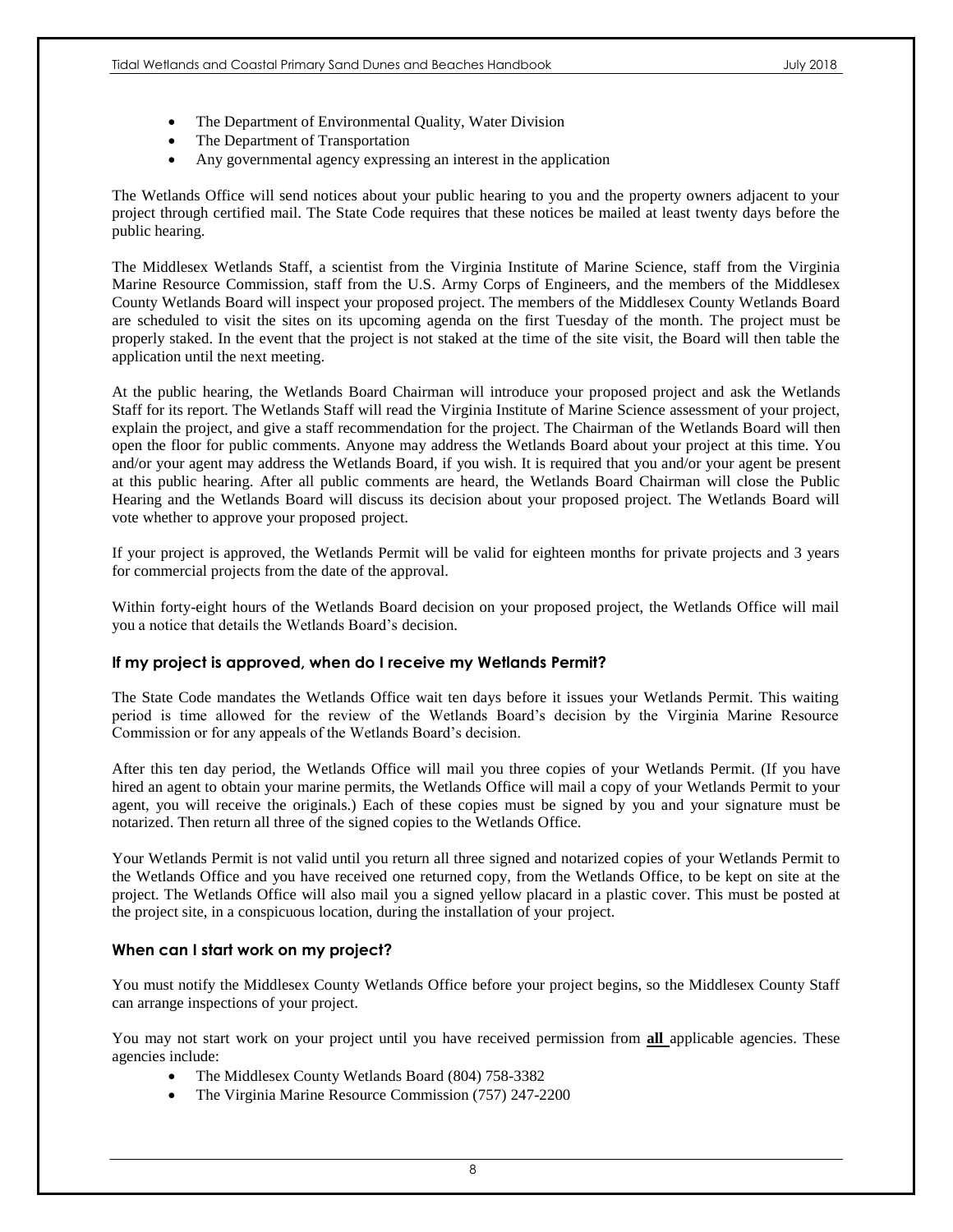- The U.S. Army Corps of Engineers / Northern Neck Field Office (804) 462-5382
- The Middlesex County Planning Department (804) 758-3382
- The Middlesex County Building Department (804) 758-4305

The Middlesex County Building Department will not issue your Zoning or Building Permits until written approvals from the Middlesex County Wetlands Board, the Virginia Marine Resource Commission, and the U.S. Army Corps of Engineers are received for your project.

#### **What if I cannot complete my project before my Wetlands Permit expires?**

You may request an extension of your Wetlands Permit from the Wetlands Board. This request must be in writing and sent to the Wetlands Office before your Wetlands Permit expires. This request must give the reason the extension is needed and the estimated date the project will be completed. The Wetlands Permit Extension fee is \$50.00.

The Wetlands Board will consider your request for an extension of a Wetlands Permit at its next meeting. The Wetlands Office will review your Wetlands Permit file and notify any Project protestants, who provided written or oral comments in opposition to your original Application, that your Wetlands Permit is being considered for an extension.

In no case shall your Wetlands Permit be extended so that it is valid for more than three years from the original date of your Wetlands Permit issuance. If you require an extension of more than three years, you may reapply for the project by submitting another JPA.

#### **What if I hire an agent to obtain my Wetlands Permit?**

If you hire an agent to obtain your Wetlands Permit, the Wetlands Office will send correspondence about your project to your agent. You will be notified of the Public Hearing date for your project and of the decision of the Wetlands Board. However, if you hire an agent to represent you, **you** are still responsible for complying with all permits and any conditions of these permits, and **you** are still responsible to notify the Wetlands Office for inspections of your project.

#### **What advice is available if I think my property has an erosion problem?**

The Virginia Department of Conservation and Recreation offers a free service to waterfront property owners in Virginia. It is called the Shoreline Erosion Advisory Service (SEAS). SEAS will visit your property and give you advice about solutions to erosion problems. SEAS is located in Suffolk, Virginia, and its phone number is (804) 925- 2468. Also County Wetlands staff, Virginia Marine Resources Commission staff may be able to advise as well. Additionally the Virginia Institute of Marine Science provides shoreline erosion advice to waterfront property owners.

#### **Additional Information:**

The following three pages show drawings of projects and whether they are located within the Wetlands Board jurisdiction and whether they would require a Wetlands Permit. However, every proposed marine project, whether it requires a Wetlands Permit or not, does require a review by the Middlesex County Wetlands Office. This review does require the payment of a \$50.00 fee.

| <b>CONTACT NAMES AND PHONE NUMBERS</b>      |                  |  |  |
|---------------------------------------------|------------------|--|--|
| Middlesex County Wetlands Office            |                  |  |  |
| <b>Environmental Enforcement Specialist</b> | $(804)$ 758-3382 |  |  |
| Virginia Marine Resource Commission         |                  |  |  |
| Jay Woodward, Environmental Engineer        | $(757)$ 247-8032 |  |  |
| U. S. Army Corps of Engineers               |                  |  |  |
| Northern Neck Office                        | (804) 462-9362   |  |  |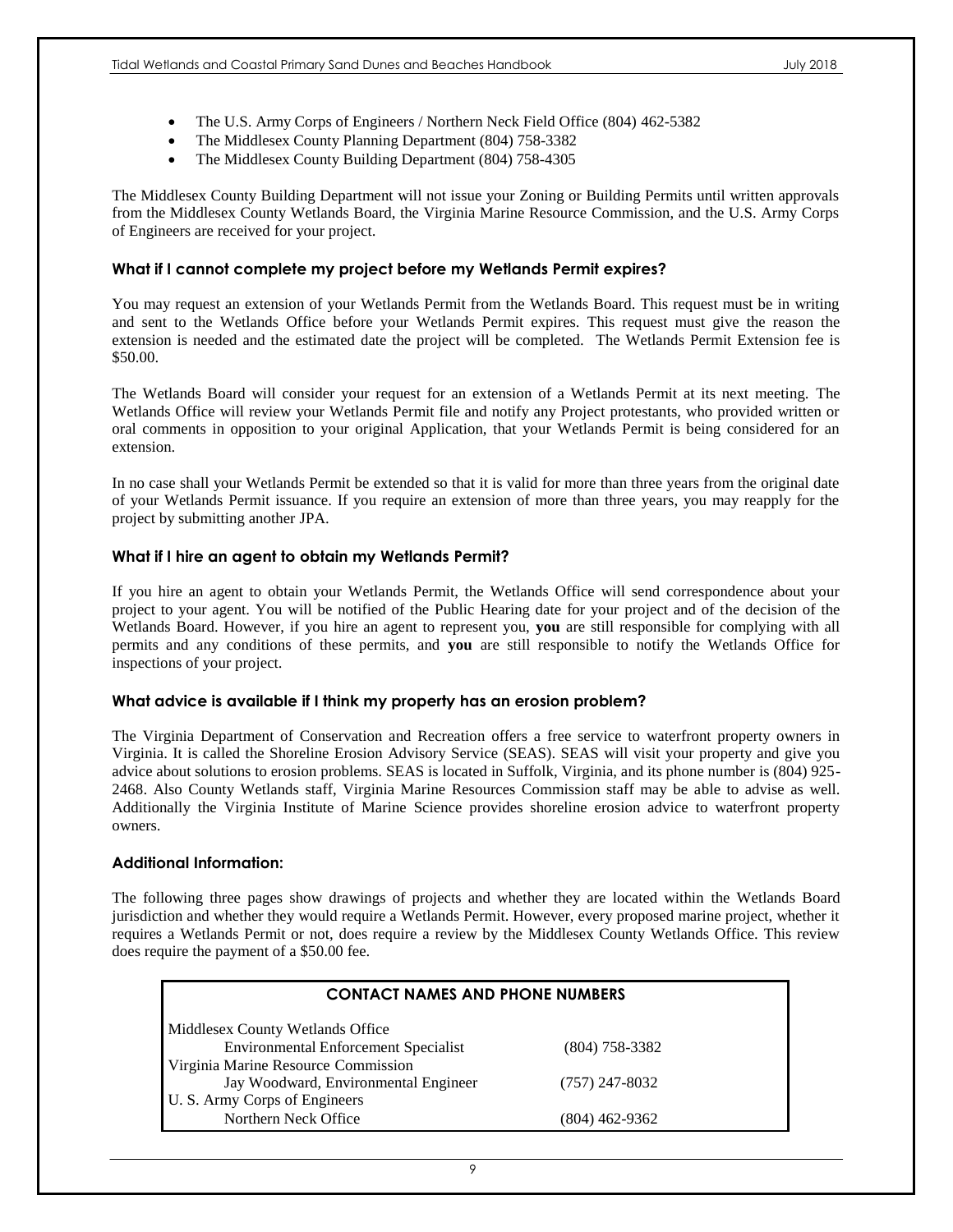| Norfolk Office                                     | $(757)$ 441-7652 |
|----------------------------------------------------|------------------|
| Virginia Department of Conservation and Recreation |                  |
| Shoreline Erosion Advisory Service (SEAS)          | $(804)$ 925-2468 |

The Middlesex County Wetlands Office is happy to assist you with the Joint Permit Application process. The Wetlands Office is located in the Middlesex County Planning Department in the Woodward Building in Saluda, Virginia. The office is open Monday through Friday from 8:30 a.m. to 4:30 p.m. The phone number is (804) 758- 3382.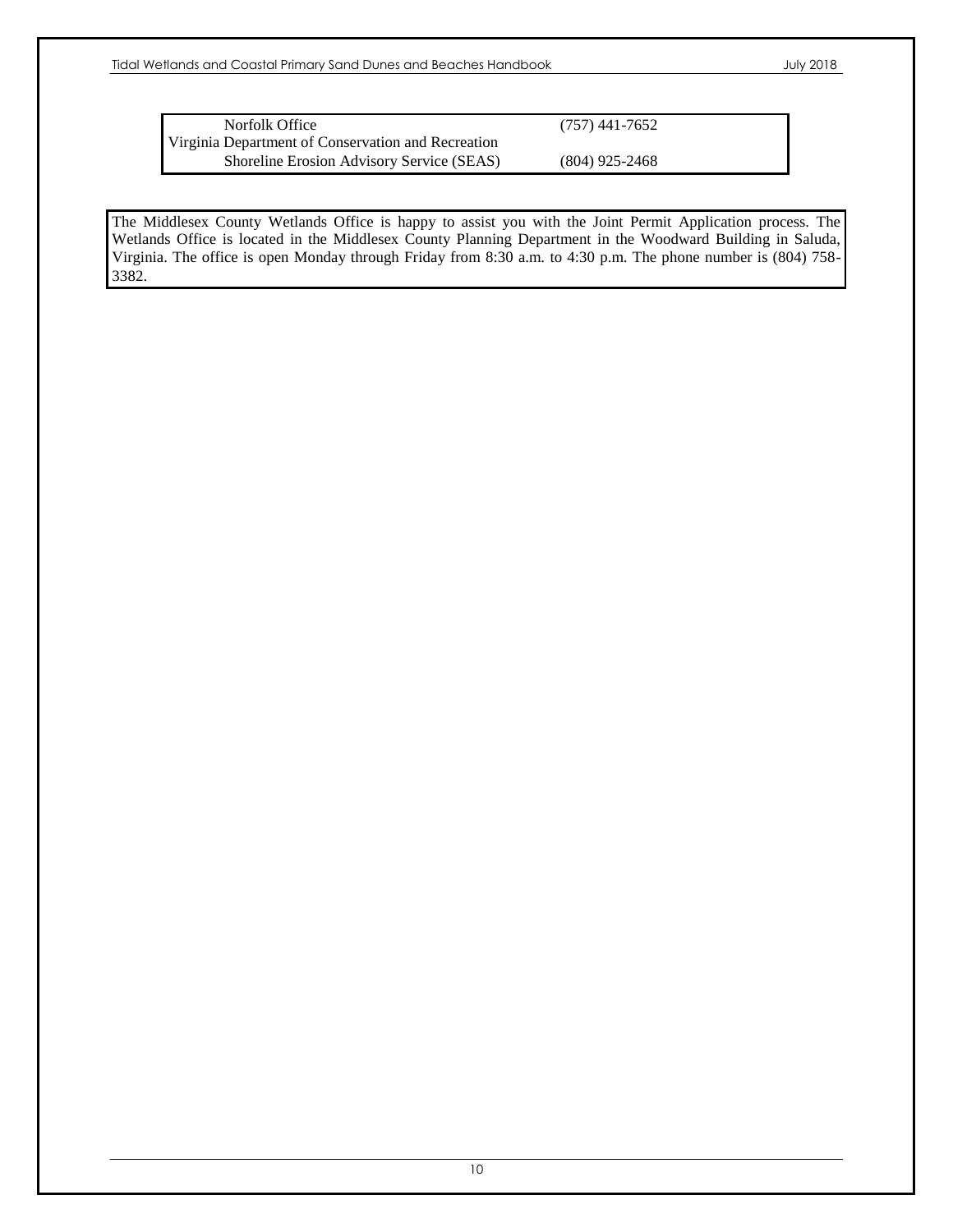## **APPENDIX A: THE MARINE PERMIT PROCESS IN MIDDLESEX COUNTY, VA**

Marine activities in Middlesex County, Virginia's wetlands and subaqueous beds may require one or more permits. Activities commonly requiring permits include, but are not limited to: dredging, filling and construction of bulkheads, rip rap and groins. Submission of the Joint Permit Application initiates the permit process. You may only begin work on your project once all permits are obtained and properly displayed on site. Below is a *simplified and generalized* illustrated representation of the permit process.



Other agencies that may be involved in the permit process include:

- SEAS (Shoreline Erosion Advisory Service)
- DEQW (Department of Environmental Quality, Water Division)
- VIMS (Virginia Institute of Marine Science)
- EPA (Environmental Protection Agency)
- FWS (Fish and Wildlife Service)
- NMFS (National Marine Fisheries Service)
- VDGIF (Virginia Department of Game and Inland Fisheries)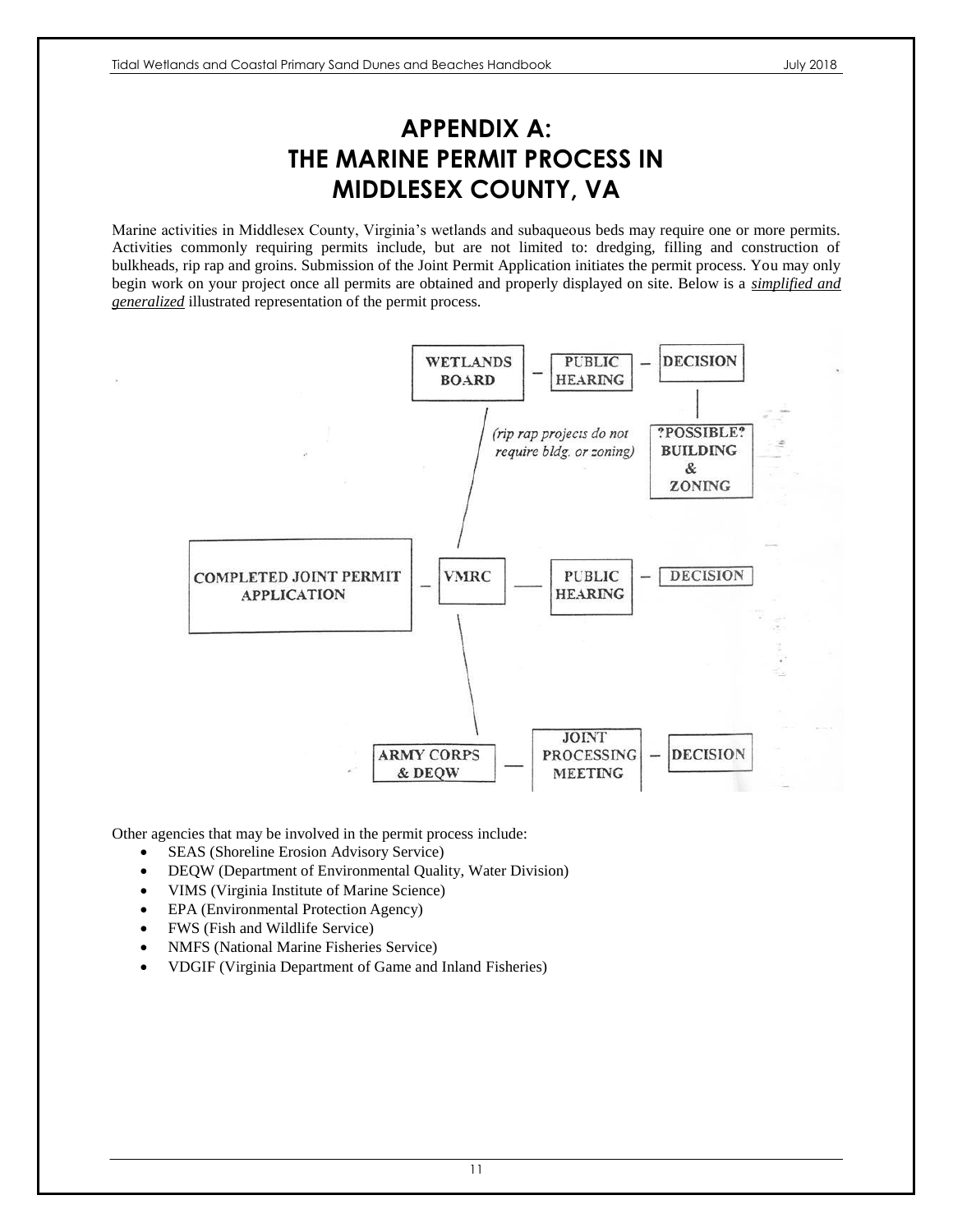| $\sim$                             |
|------------------------------------|
|                                    |
|                                    |
|                                    |
| i                                  |
| į                                  |
|                                    |
|                                    |
| ;<br>;                             |
| The main of the state and the<br>l |
|                                    |
|                                    |
|                                    |

Private piers do cross the Wetlands Board jurisdiction. However, Section 3 of the Wetlands Ordinance exempts contour of the wetlands." Proposed private piers are reviewed by the Wetlands Office, but they do not require footbridges, observations decks and shelters and other similar structures; provided that such atructures are so constructed on pilings as to permit the reasonably unobstructed flow of the tide and preserve the natural "noncommercial catwalks, piers, boathouses, boat shelters, fences, duckblinds, wildlife management shelters, a Public Hearing at a Wetlands Board meeting.